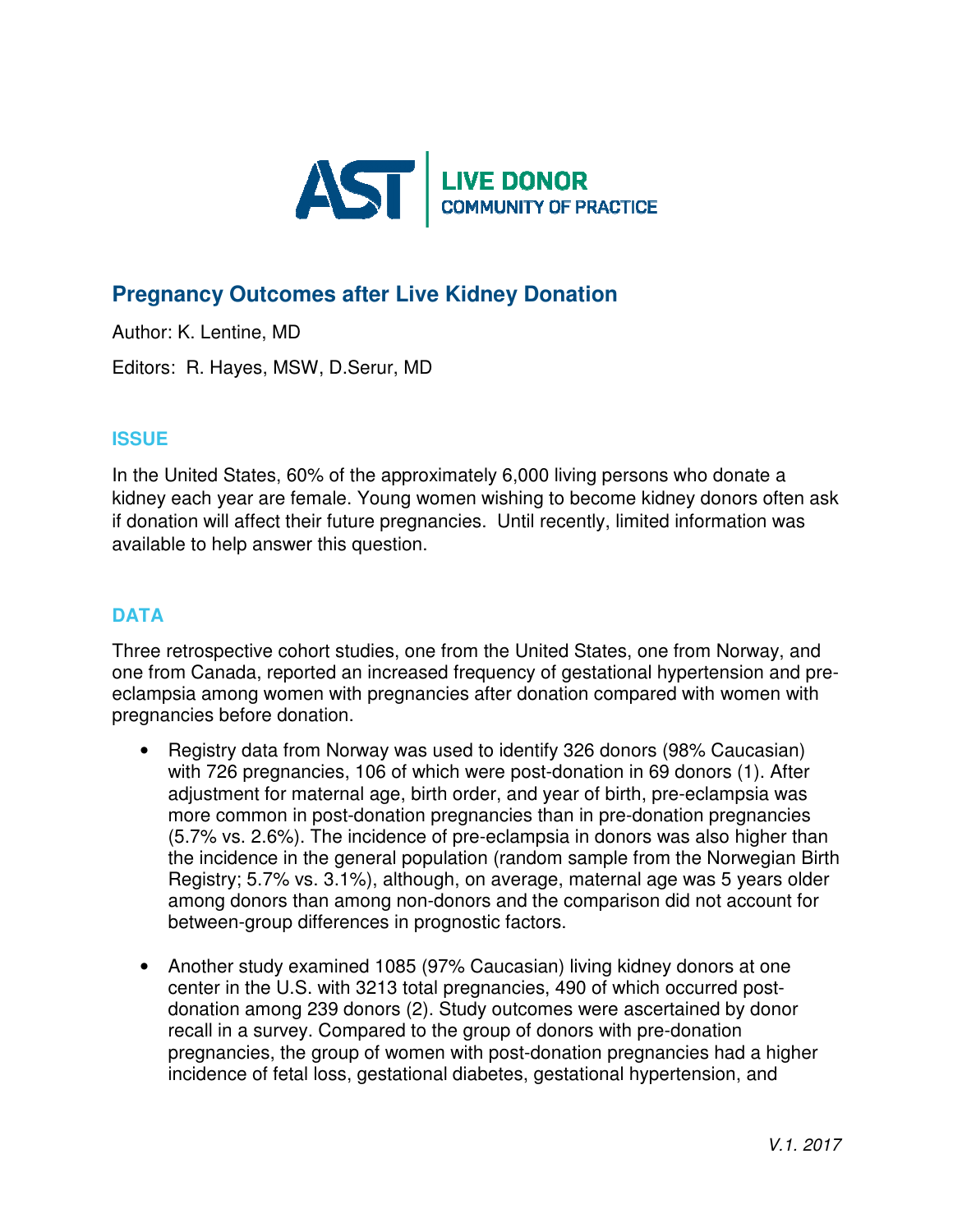preeclampsia. Complications rates with post-donation pregnancies were similar to those reported for women in the general population.

An important caveat to interpreting these studies is that as women age, their risk of pregnancy complications increases, and some women became pregnant for the first time after donation (3). Comparing the outcomes of pre-donation to postdonation pregnancies even with statistical adjustment may not clearly define the incremental risk attributable to donation. Studies based on donors' recollections may also be affected by inaccurate recall of past events.

A third retrospective cohort study was performed comparing 85 donors (131 pregnancies) in Ontario, Canada, with 510 healthy nondonors (788 pregnancies) who were screened for baseline health conditions to simulate donor selection(4). Each donor was then matched to 6 healthy non-donors on characteristics that might be associated with the risk of gestational hypertension or preeclampsia: age, year of cohort entry, urban or rural residency, income, number of pregnancies before cohort entry, number of childbirths prior to cohort entry, and time to first pregnancy after cohort entry. The median follow-up time was 11 years (maximum 20 years). Gestational hypertension or preeclampsia was more common in donors compared with nondonors (11 versus 5 percent; odds ratio [OR] for donors 2.4, 95% CI 1.2-5.0). There were no differences between groups in rate of preterm birth, low birth weight, caesarean section, or postpartum hemorrhage. Most women had uncomplicated pregnancies after kidney donation.

There are no data that suggest that donation impacts the ability to conceive.

#### **RECOMMENDATIONS**

- Obstetrical history, plans for future child-bearing, and hypertension risk factors should be reviewed in the medical evaluation of women considering donation.
- The Best Practice in Live Kidney Donation Consensus Conference of 2014 (5) advised that potential donors with reproductive potential should be counseled on possibility of a greater likelihood of gestational hypertension or pre-eclampsia if they choose to donate a kidney, but otherwise a low incidence of a stillbirth, neonatal death or maternal death in post-donation pregnancies.
- While it is ideal if women have completed planned childbearing prior to kidney donation, the generally good outcomes in post-donation pregnancies should not exclude donors who have not completed childbearing. Women may value existing risk information differently in their donation decision.